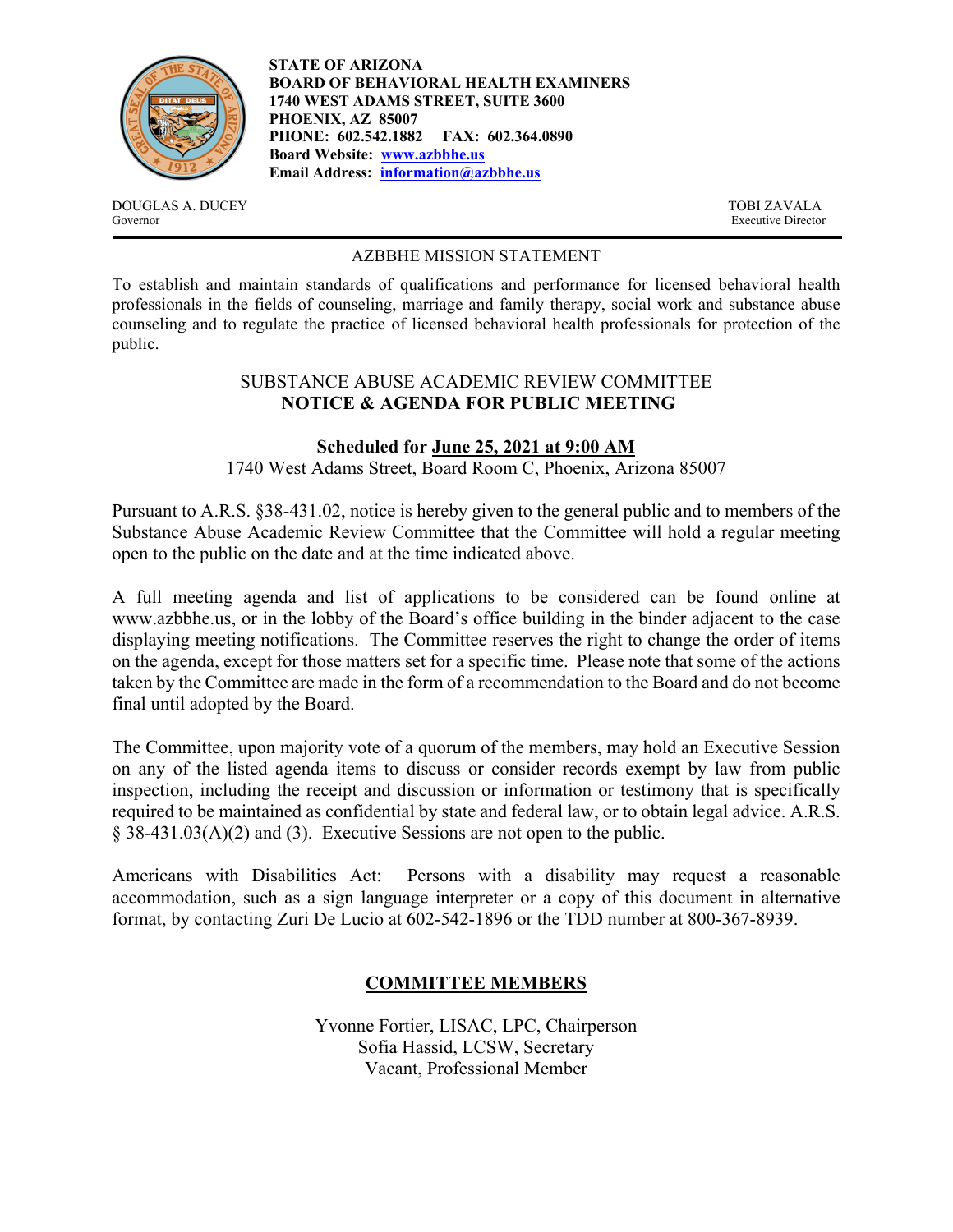The agenda for the meeting is as follows:

## **1. Call to order**

## **2. Roll call** (staff)

## **3. Minutes: Review, consideration and action.**

*A. April 16, 2021, general meeting minutes* 

## **4. Report from the Chair**

The Committee may go into executive session to discuss confidential records pursuant to A.R.S. §38-  $431.03(A)(2)$  or to obtain legal advice pursuant to A.R.S. §38-431.03(A)(3).

 *None* 

## **5. Report from the Executive Director and/or staff**

The Committee may go into executive session to discuss confidential records pursuant to A.R.S. §38-  $431.03(A)(2)$  or to obtain legal advice pursuant to A.R.S. §38-431.03(A)(3).

- *A. General agency operations*
- *B. Staff updates*
- *C. Review, consideration, and possible action regarding the annual election of Chairperson and Secretary Treasurer.*

## **6. Assistant Attorney General's Report**

The Board may go into executive session to discuss confidential records pursuant to A.R.S. § 38-  $431.03(A)(2)$  or to obtain legal advice pursuant to A.R.S.  $838-431.03(A)(3)$ .

 *None* 

# **7. Supervisor exemption request: review, consideration and action**

*A. Denise Bencomo, LISAC Applicant (Benjamin Ayantola, LPC, clinical supervisor)* 

## **8. Consent agenda: review, consideration and action regarding 60-day extension request for deficiencies and 90-day extension for examination**

- *A. Xavier Jenkins, LISAC Applicant (60-day deficiency extension)*
- *B. Luisa Williams, LISAC Applicant (60-day deficiency extension)*
- *C. Denise Bencomo, LPC Applicant (60-day deficiency extension)*
- *D. Elizabeth Ohman, LAC Applicant (60-day deficiency extension)*
- *E. Christina Acheson-Hayes, LCSW Applicant (60-day deficiency extension)*

## **9. Exam accommodation request: review, consideration and action.**

*None* 

#### **10. Applications for licensure: review, consideration and action.**

The Committee may go into executive session to discuss records exempt from public inspection pursuant to A.R.S. §38-431.03(A)(2) or to obtain legal advice pursuant to A.R.S. §38-431.03(A)(3).

A. Review, consideration, and possible action regarding applications for licensure  *Names are posted for review in the building lobby of the 1st floor of 1740 West Adams Street, Phoenix, AZ at least twenty-four (24) hours in advance of the meeting.*